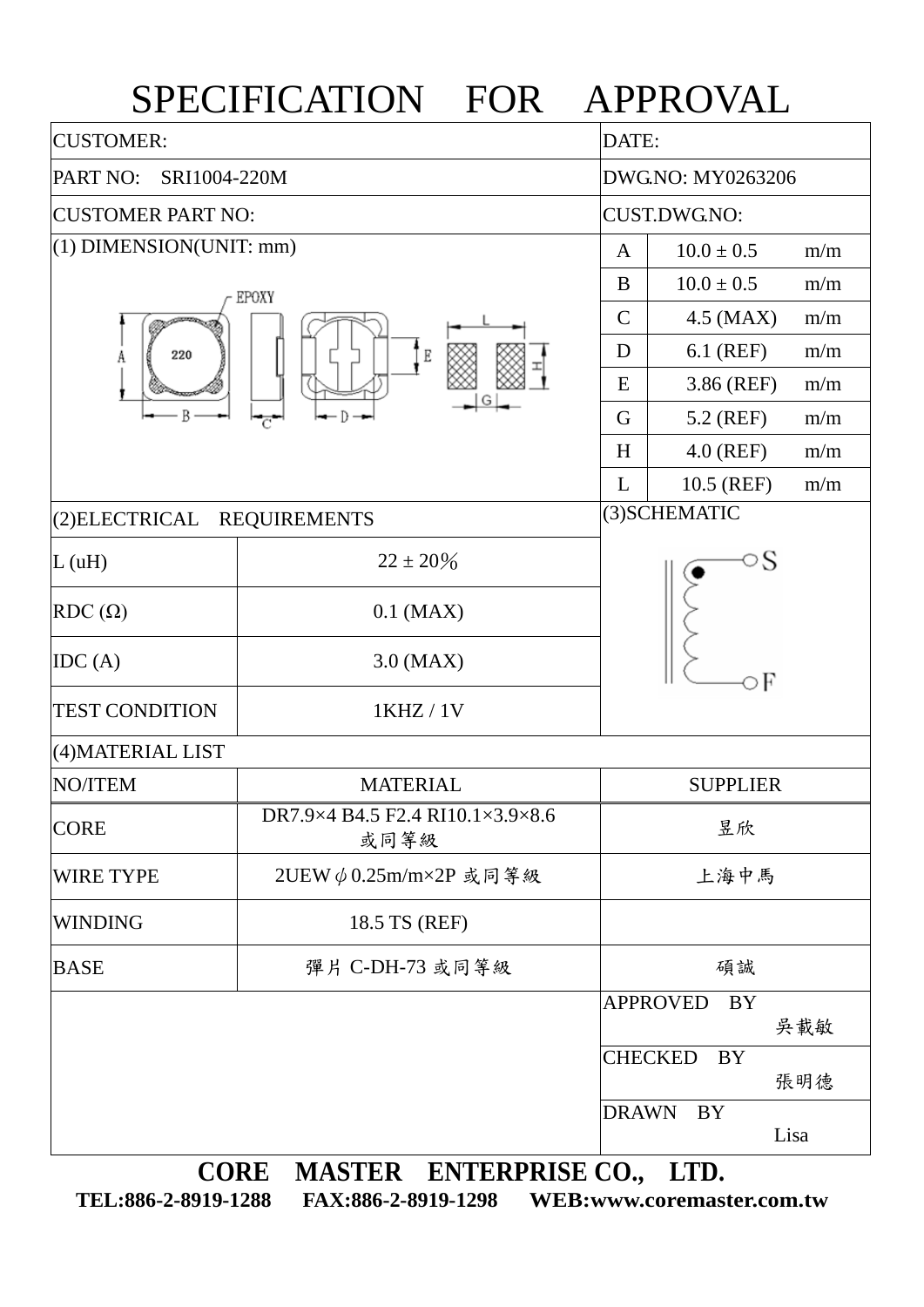|                                         |                                                            |                          | <b>TEST</b>       | <b>DATA</b>          |                                    |              |      |  |  |
|-----------------------------------------|------------------------------------------------------------|--------------------------|-------------------|----------------------|------------------------------------|--------------|------|--|--|
| <b>CUSTOMER:</b>                        |                                                            |                          |                   | DATE:                |                                    |              |      |  |  |
| PART NO:<br>SRI1004-220M                |                                                            |                          | DWG.NO: MY0263206 |                      |                                    |              |      |  |  |
| <b>CUSTOMER PART NO:</b>                |                                                            |                          |                   | <b>CUST.DWG.NO:</b>  |                                    |              |      |  |  |
| TEST CONDITION: 1KHZ / 1V               |                                                            |                          |                   | DIMENSION (UNIT: mm) |                                    |              |      |  |  |
| <b>ITEM</b>                             | L<br>(uH)                                                  | <b>RDC</b><br>$(\Omega)$ | <b>IDC</b><br>(A) | A                    | B                                  | $\mathsf{C}$ |      |  |  |
| <b>SPEC</b>                             | 22<br>± 20%                                                | 0.1<br>(MAX)             | 3.0<br>(MAX)      | 10.0<br>± 0.5        | 10.0<br>± 0.5                      | 4.5<br>(MAX) |      |  |  |
| $\mathbf{1}$                            | 21.4                                                       | 0.087                    | OK                | 10.19                | 10.19                              | 4.21         |      |  |  |
| $\overline{2}$                          | 21.4                                                       | 0.086                    | OK                | 10.18                | 10.19                              | 4.21         |      |  |  |
| 3                                       | 21.3                                                       | 0.086                    | OK                | 10.19                | 10.18                              | 4.22         |      |  |  |
| $\overline{4}$                          | 21.4                                                       | 0.087                    | OK                | 10.19                | 10.17                              | 4.22         |      |  |  |
| 5                                       | 21.3                                                       | 0.086                    | OK                | 10.22                | 10.16                              | 4.23         |      |  |  |
| 6                                       | 21.3                                                       | 0.086                    | OK                | 10.19                | 10.17                              | 4.23         |      |  |  |
| $\overline{7}$                          | 21.6                                                       | 0.086                    | OK                | 10.20                | 10.18                              | 4.23         |      |  |  |
| 8                                       | 21.6                                                       | 0.086                    | OK                | 10.18                | 10.16                              | 4.21         |      |  |  |
| 9                                       | 21.4                                                       | 0.084                    | OK                | 10.22                | 10.18                              | 4.24         |      |  |  |
| 10                                      | 21.2                                                       | 0.084                    | OK                | 10.20                | 10.14                              | 4.25         |      |  |  |
| $\bar{\mathbf{X}}$                      | 21.4                                                       | 0.086                    |                   | 10.20                | 10.17                              | 4.23         |      |  |  |
| $\mathbf R$                             | 0.4                                                        | 0.003                    |                   | 0.04                 | 0.05                               | 0.04         |      |  |  |
| <b>TEST</b><br>DV-6021<br><b>VR-131</b> | <b>INSTRUMENTS</b><br><b>LCR METER</b><br><b>RDC METER</b> |                          |                   |                      | <b>APPROVED</b>                    | <b>BY</b>    | 吳載敏  |  |  |
| VR116+ VR7220 BA/S CURRENT              |                                                            |                          |                   |                      | <b>CHECKED</b><br><b>BY</b><br>張明德 |              |      |  |  |
|                                         |                                                            |                          |                   |                      | <b>DRAWN</b>                       | <b>BY</b>    | Lisa |  |  |

**TEL:886-2-8919-1288 FAX:886-2-8919-1298 WEB:www.coremaster.com.tw**